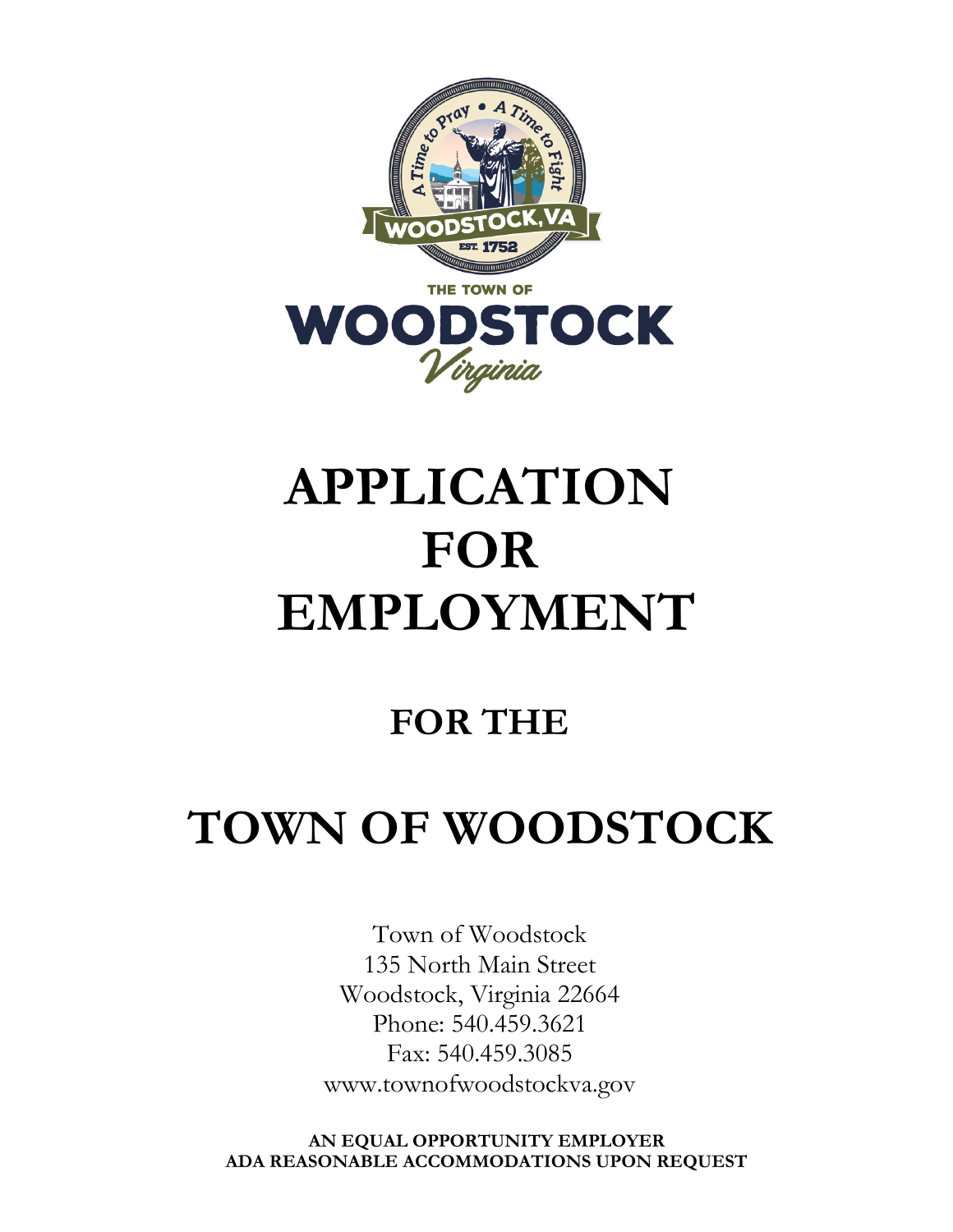**Instructions:** Please complete the entire application. Incomplete applications WILL NOT be considered. Mail or bring your completed application to the Town of Woodstock Municipal Office at 135 North Main Street, Woodstock, Virginia 22664.

|                             | (LAST)                                                                                                                              |      |    | (FIRST)                                                                                                    |        | (MIDDLE)                                                                                                    |  |
|-----------------------------|-------------------------------------------------------------------------------------------------------------------------------------|------|----|------------------------------------------------------------------------------------------------------------|--------|-------------------------------------------------------------------------------------------------------------|--|
|                             |                                                                                                                                     |      |    |                                                                                                            |        |                                                                                                             |  |
|                             |                                                                                                                                     |      |    | PHONE $Home (\_\_\_\_\_\_\_$                                                                               |        |                                                                                                             |  |
|                             |                                                                                                                                     |      |    |                                                                                                            |        |                                                                                                             |  |
|                             | (Proof of citizenship or immigration status will be required upon employment)                                                       |      |    | Are you legally eligible to work in the U.S.? $\Box$ Yes $\Box$ No Are you a veteran? $\Box$ Yes $\Box$ No |        |                                                                                                             |  |
|                             |                                                                                                                                     |      |    | Do you have a valid driver's license? See See No Commercial Drivers License? See See See No                |        |                                                                                                             |  |
|                             |                                                                                                                                     |      |    |                                                                                                            |        |                                                                                                             |  |
|                             |                                                                                                                                     |      |    | Have you previously filed an application with the Town of Woodstock? TYes No                               |        |                                                                                                             |  |
|                             |                                                                                                                                     |      |    |                                                                                                            |        |                                                                                                             |  |
|                             |                                                                                                                                     |      |    |                                                                                                            |        | Are you currently employed? $\Box$ Yes $\Box$ No May we contact your present employer? $\Box$ Yes $\Box$ No |  |
|                             |                                                                                                                                     |      |    |                                                                                                            |        | Date available for work _____/_____/_____ What is you desired salary range? ________________________        |  |
|                             |                                                                                                                                     |      |    |                                                                                                            |        | EDUCATION: Name and location of high school attended: ___________________________                           |  |
|                             |                                                                                                                                     |      |    |                                                                                                            |        |                                                                                                             |  |
|                             |                                                                                                                                     |      |    | Did you graduate? $\Box$ Yes $\Box$ No If not, have you passed a G.E.D. test? $\Box$ Yes $\Box$ No         |        |                                                                                                             |  |
|                             | School & $\begin{array}{ c c c c c c } \hline \end{array}$ School & $\begin{array}{ c c c c c c c } \hline \end{array}$<br>Location | From | To | Date Graduated                                                                                             | Degree | Major Area of Study                                                                                         |  |
|                             |                                                                                                                                     |      |    |                                                                                                            |        |                                                                                                             |  |
| University<br>College<br>Or |                                                                                                                                     |      |    |                                                                                                            |        |                                                                                                             |  |
|                             |                                                                                                                                     |      |    |                                                                                                            |        |                                                                                                             |  |
|                             |                                                                                                                                     |      |    |                                                                                                            |        |                                                                                                             |  |
|                             |                                                                                                                                     |      |    |                                                                                                            |        |                                                                                                             |  |
| Education<br>Other          |                                                                                                                                     |      |    |                                                                                                            |        |                                                                                                             |  |
|                             |                                                                                                                                     |      |    |                                                                                                            |        |                                                                                                             |  |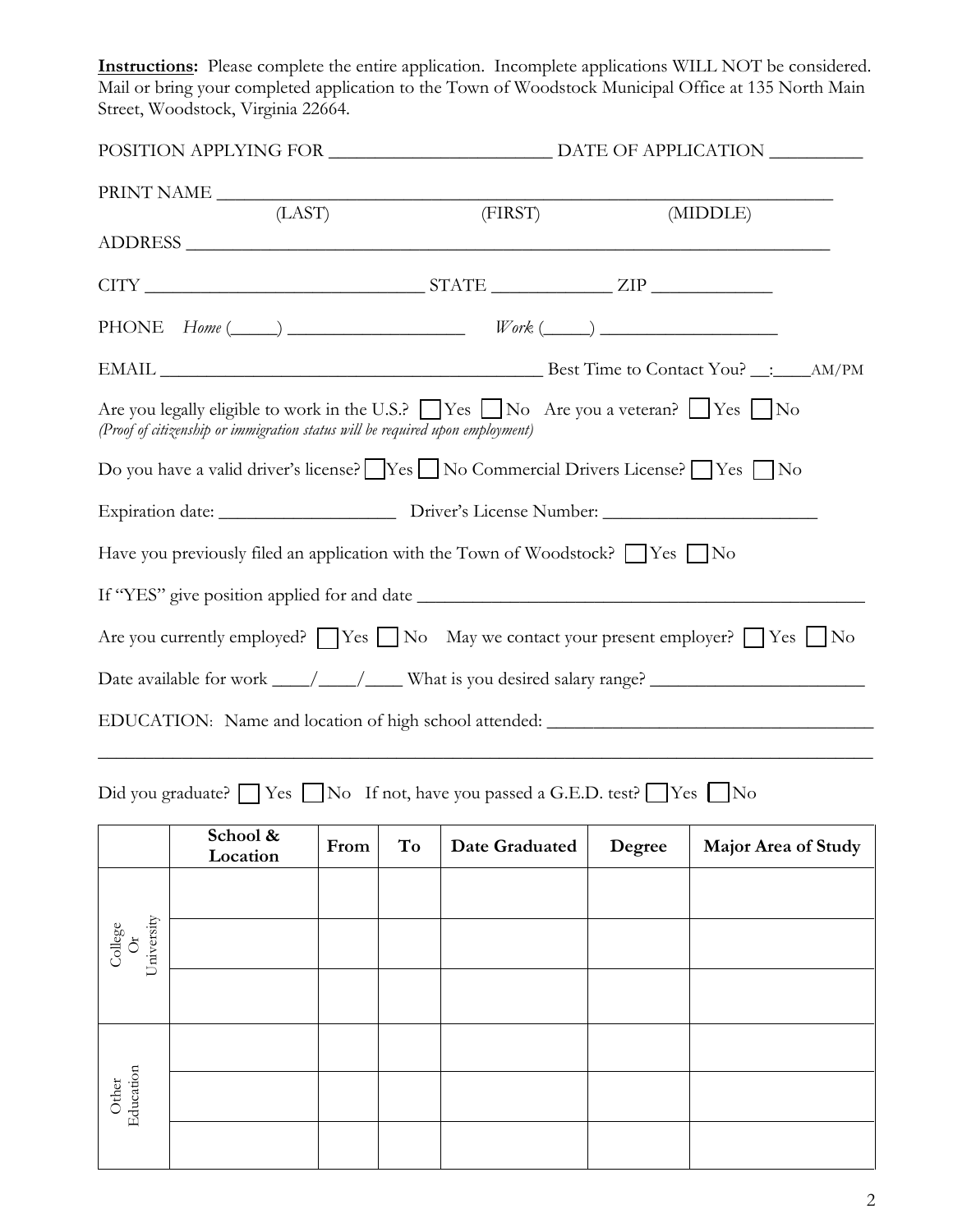SPECIAL QUALIFICATIONS AND SKILLS (please describe any specialized training and skills, professional licenses and certificates, publications, scholastic honors, foreign languages, etc.):

PROFESSIONAL, TRADE, BUSINESS, OR CIVIC ACTIVITIES AND OFFICES HELD (you may exclude membership which would reveal gender, race, religion, national origin, age, ancestry, disability or other protected status):

EMPLOYMENT EXPERIENCE: Start with your present job and work back, include military and volunteer experience. Additional experience should be listed by attaching separate sheets of paper or a personal resume. Be sure to include all requested information.

| Present Employer                          |  |
|-------------------------------------------|--|
|                                           |  |
| Phone Number $(\_\_)$ $\_\_$ Fax $(\_\_)$ |  |
|                                           |  |
|                                           |  |
| Supervisor's Name                         |  |
|                                           |  |
|                                           |  |
|                                           |  |
|                                           |  |
|                                           |  |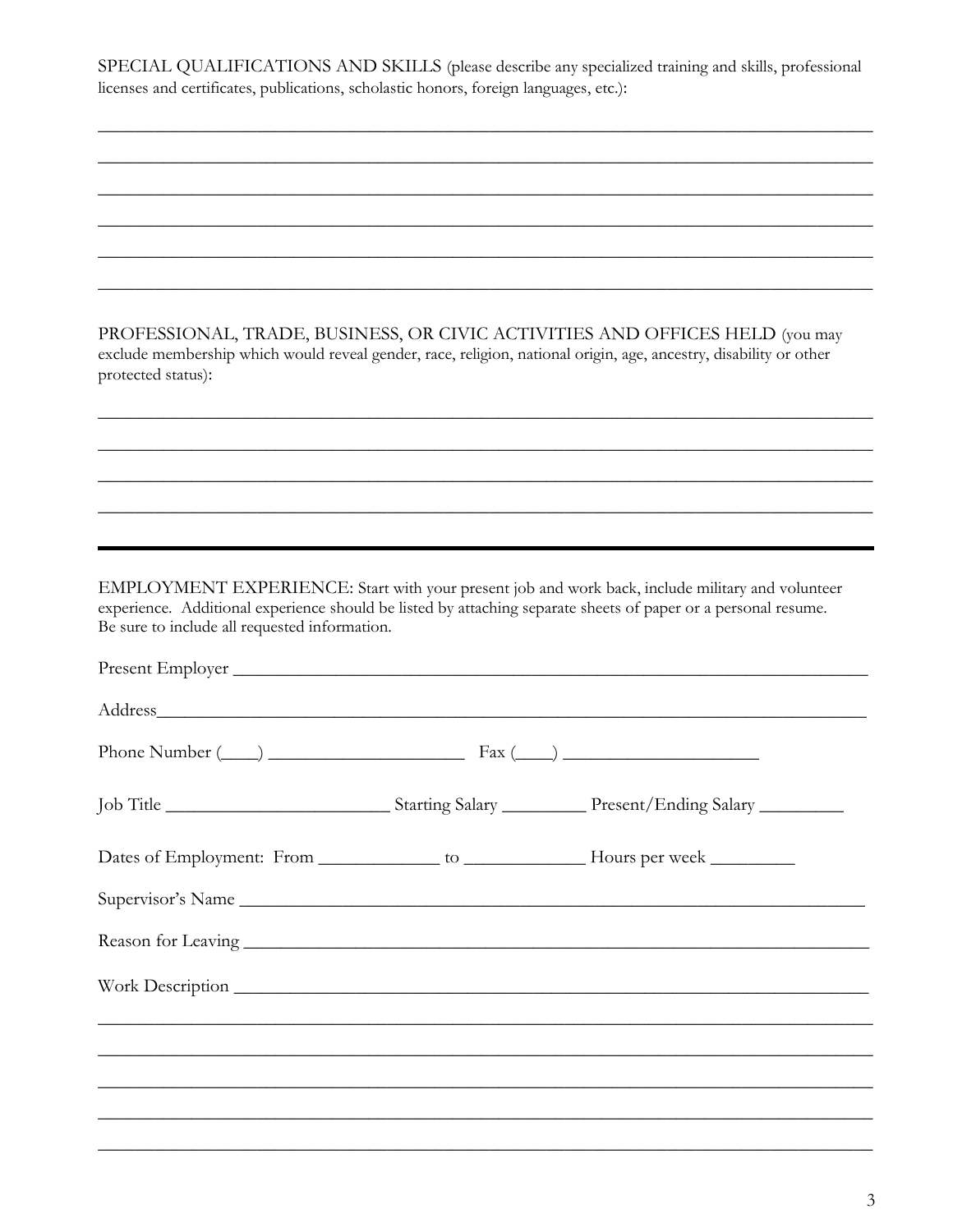| Employer                                  |                                                                                                                                                        |
|-------------------------------------------|--------------------------------------------------------------------------------------------------------------------------------------------------------|
|                                           |                                                                                                                                                        |
| Phone Number $(\_\_)$ $\_\_$ Fax $(\_\_)$ |                                                                                                                                                        |
|                                           |                                                                                                                                                        |
|                                           |                                                                                                                                                        |
| Supervisor's Name                         |                                                                                                                                                        |
|                                           |                                                                                                                                                        |
|                                           |                                                                                                                                                        |
|                                           |                                                                                                                                                        |
|                                           |                                                                                                                                                        |
|                                           |                                                                                                                                                        |
|                                           |                                                                                                                                                        |
|                                           |                                                                                                                                                        |
|                                           |                                                                                                                                                        |
|                                           |                                                                                                                                                        |
| Phone Number $(\_\_)$ $\_\_$ Fax $(\_\_)$ |                                                                                                                                                        |
|                                           |                                                                                                                                                        |
|                                           |                                                                                                                                                        |
|                                           |                                                                                                                                                        |
| Supervisor's Name                         |                                                                                                                                                        |
|                                           |                                                                                                                                                        |
|                                           |                                                                                                                                                        |
|                                           |                                                                                                                                                        |
|                                           | ,我们也不能在这里的人,我们也不能在这里的人,我们也不能在这里的人,我们也不能在这里的人,我们也不能在这里的人,我们也不能在这里的人,我们也不能在这里的人,我们也<br><u> 1989 - Johann John Stone, Amerikaansk politiker (d. 1989)</u> |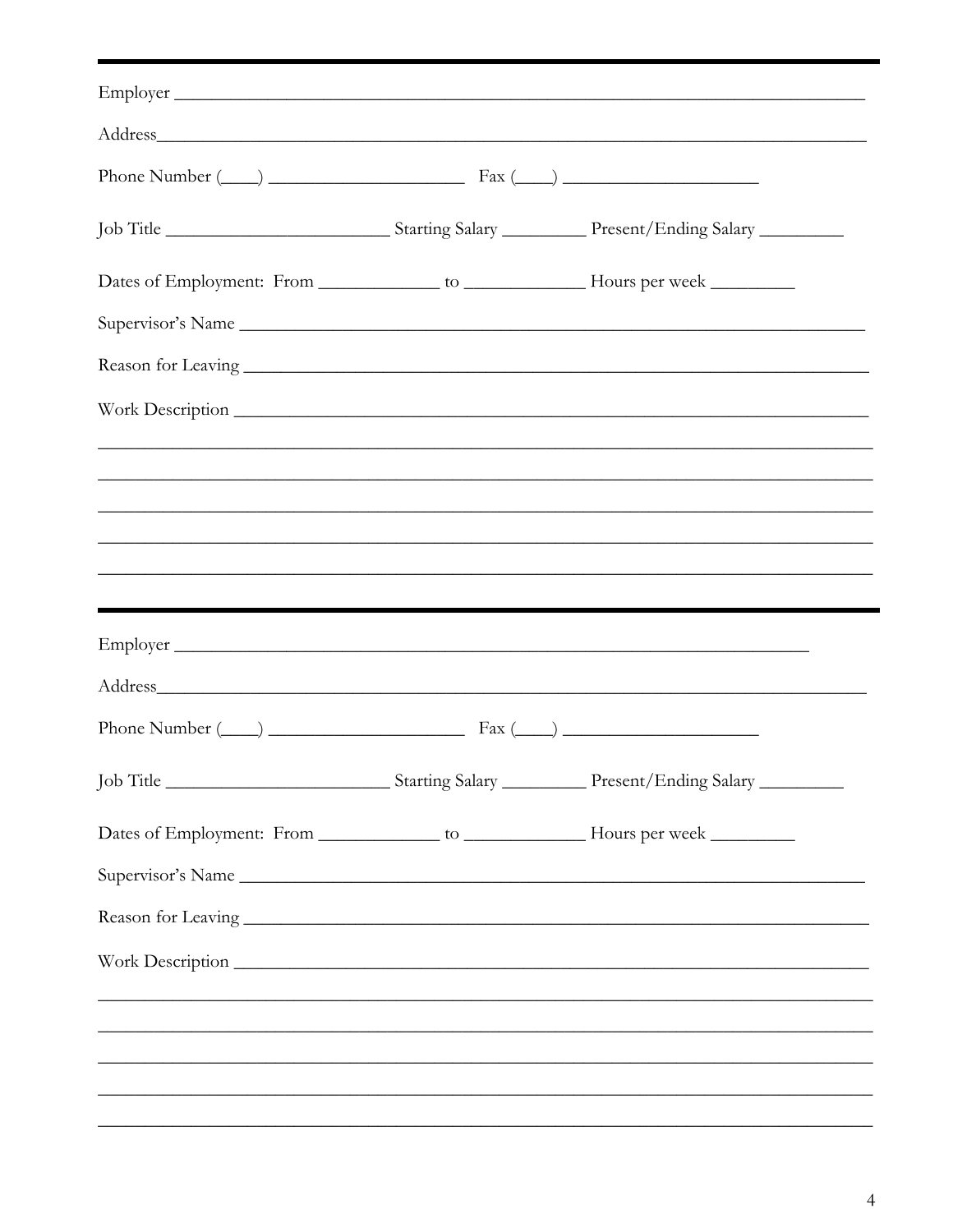| Have you ever been dismissed or forced to resign a position?   Yes<br>$\vert$ No                                                                                                                                                 |
|----------------------------------------------------------------------------------------------------------------------------------------------------------------------------------------------------------------------------------|
| Have you ever been convicted of any offense against the law? Please omit juvenile offenses and minor traffic<br>violations. Include convictions by general court martial while in the military service. $\Box$ Yes<br>$\vert$ No |
|                                                                                                                                                                                                                                  |
| (A conviction does not automatically mean that you cannot be employed. What you were convicted of and how long ago are important.<br>Give all the facts so that a decision can be made.)                                         |
|                                                                                                                                                                                                                                  |
| ADDITIONAL INFORMATION: State any additional information that you feel may be helpful to us in<br>considering your application. Please also feel free to include your personal resume with this application.                     |
|                                                                                                                                                                                                                                  |
|                                                                                                                                                                                                                                  |
|                                                                                                                                                                                                                                  |
|                                                                                                                                                                                                                                  |
| <b>REFERENCES:</b>                                                                                                                                                                                                               |
|                                                                                                                                                                                                                                  |
|                                                                                                                                                                                                                                  |
|                                                                                                                                                                                                                                  |
|                                                                                                                                                                                                                                  |
|                                                                                                                                                                                                                                  |
|                                                                                                                                                                                                                                  |
| 3. Name                                                                                                                                                                                                                          |
|                                                                                                                                                                                                                                  |
|                                                                                                                                                                                                                                  |